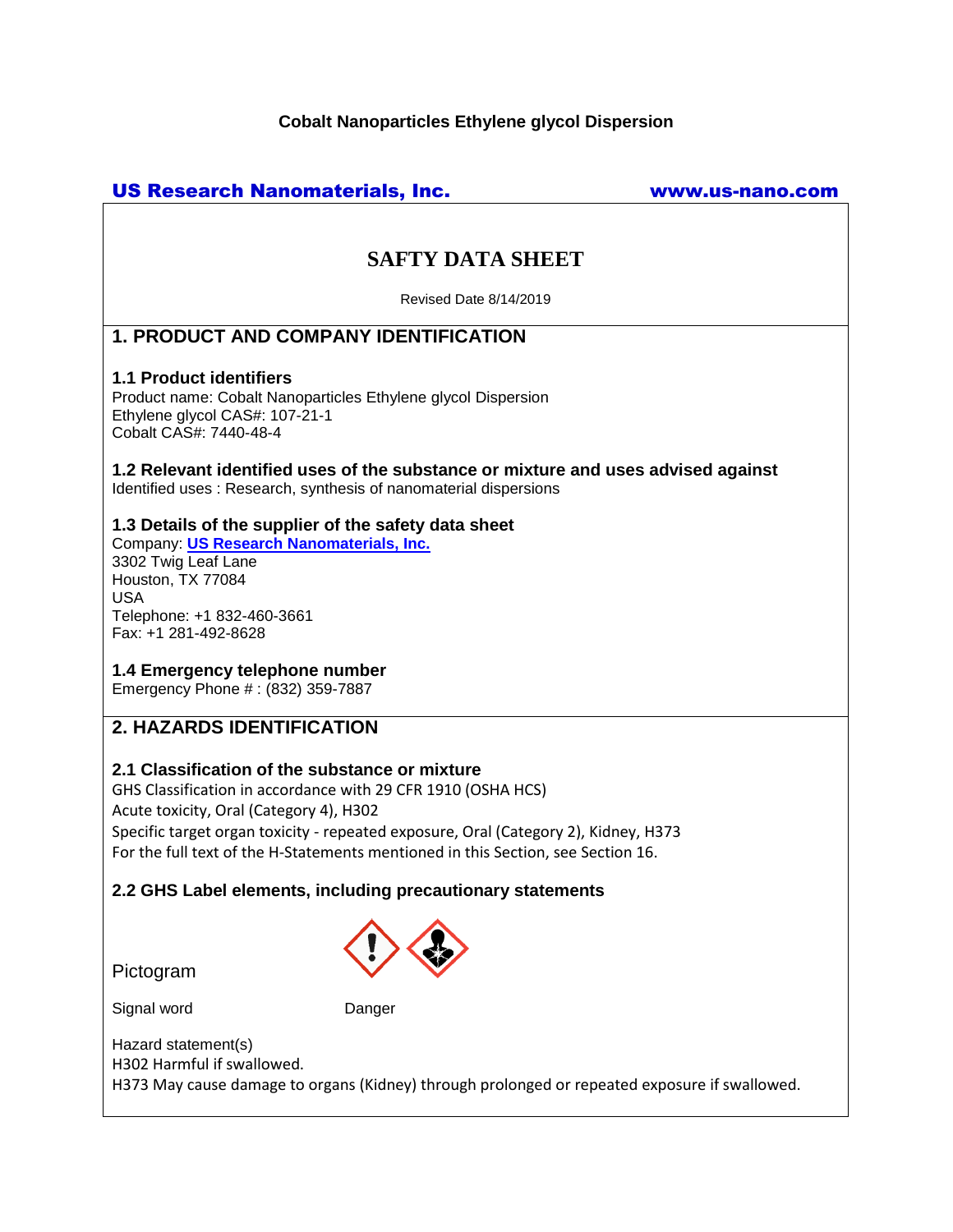Precautionary statement(s)

P260 Do not breathe dust/ fume/ gas/ mist/ vapors/ spray.

P264 Wash skin thoroughly after handling.

P270 Do not eat, drink or smoke when using this product.

P301 + P312 + P330 IF SWALLOWED: Call a POISON CENTER/doctor if you feel unwell. Rinse mouth.

P314 Get medical advice/ attention if you feel unwell.

P501 Dispose of contents/ container to an approved waste disposal plant.

## **2.3 Hazards not otherwise classified (HNOC) or not covered by GHS** None

## **3. COMPOSITION/INFORMATION ON INGREDIENTS**

## **3.1 Substances**

Synonyms : 1,2-Ethanediol Formula : C2H6O2 Molecular weight : 62.07 g/mol CAS-No. : 107-21-1

Cobalt CAS#: 7440-48-4

## **Hazardous components**

Component: Ethylene glycol Classification: Acute Tox. 4; STOT RE 2; H302, H373 Concentration: 90-100% For the full text of the H-Statements mentioned in this Section, see Section 16.

## **4. FIRST AID MEASURES**

## **4.1 Description of first aid measures**

## **General advice**

Consult a physician. Show this safety data sheet to the doctor in attendance. Move out of dangerous area.

**If inhaled**

If breathed in, move person into fresh air. If not breathing, give artificial respiration. Consult a physician. **In case of skin contact**

Wash off with soap and plenty of water. Consult a physician.

**In case of eye contact**

Rinse thoroughly with plenty of water for at least 15 minutes and consult a physician.

**If swallowed**

Do NOT induce vomiting. Never give anything by mouth to an unconscious person. Rinse mouth with water. Consult a physician.

## **4.2 Most important symptoms and effects, both acute and delayed**

The most important known symptoms and effects are described in the labeling (see section 2.2) and/or in section 11

#### **4.3 Indication of any immediate medical attention and special treatment needed** no data available

## **5. FIREFIGHTING MEASURES**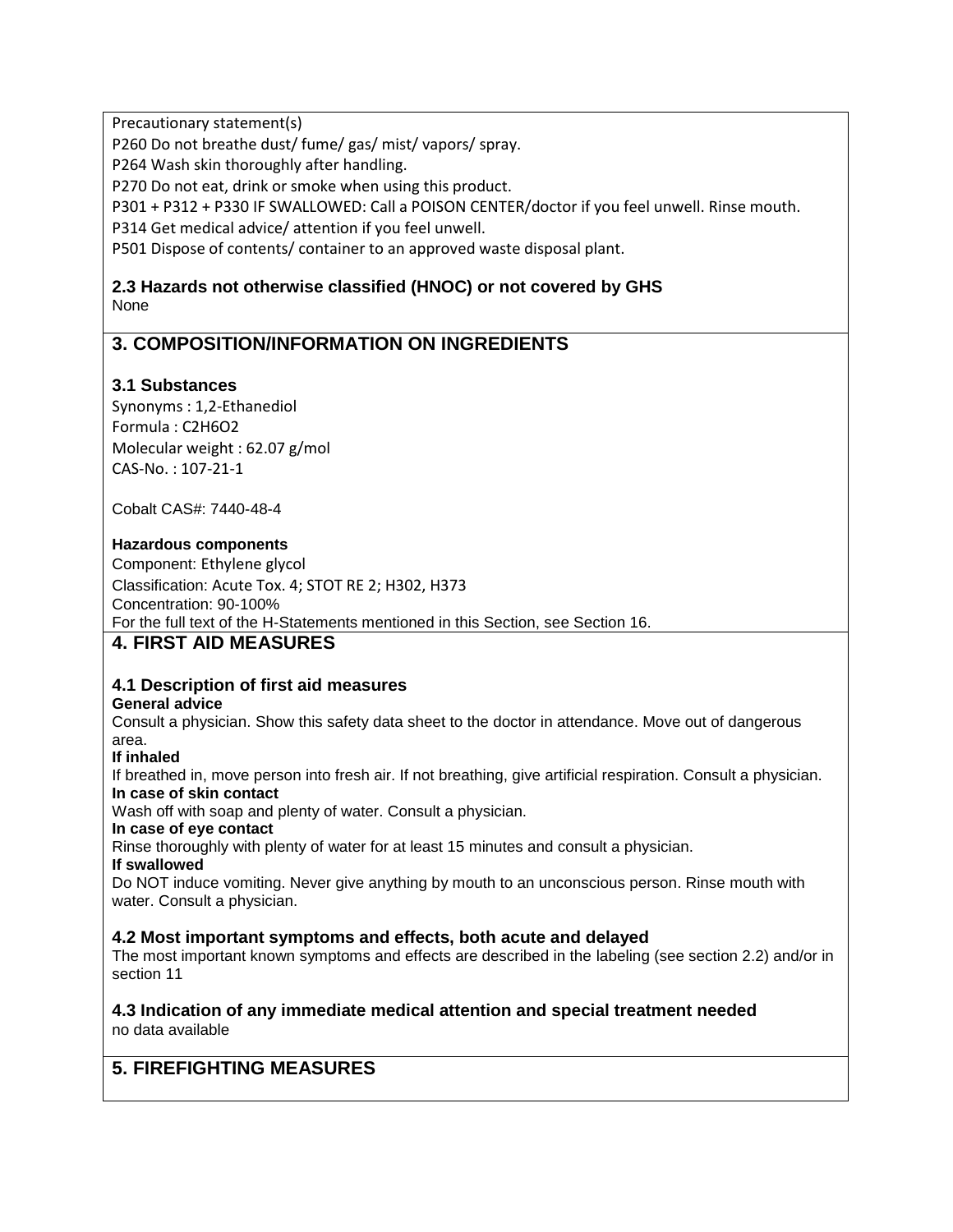## **5.1 Extinguishing media**

#### **Suitable extinguishing media**

Use water spray, alcohol-resistant foam, dry chemical or carbon dioxide.

#### **Unsuitable extinguishing media**

Do NOT use water jet.

#### **5.2 Special hazards arising from the substance or mixture**

No data available

#### **5.3 Advice for firefighters**

Wear self contained breathing apparatus for firefighting if necessary.

#### **5.4 Further information**

Use water spray to cool unopened containers.

## **6. ACCIDENTAL RELEASE MEASURES**

#### **6.1 Personal precautions, protective equipment and emergency procedures**

Use personal protective equipment. Avoid breathing vapors, mist or gas. Ensure adequate ventilation. Remove all sources of ignition. Evacuate personnel to safe areas. Beware of vapors accumulating to form explosive concentrations. Vapors can accumulate in low areas. For personal protection see section 8.

#### **6.2 Environmental precautions**

Do not let product enter drains.

## **6.3 Methods and materials for containment and cleaning up**

Soak up with inert absorbent material and dispose of as hazardous waste. Keep in suitable, closed containers for disposal.

#### **6.4 Reference to other sections**

For disposal see section 13.

## **7. HANDLING AND STORAGE**

#### **7.1 Precautions for safe handling**

Avoid contact with skin and eyes. Avoid inhalation of vapor or mist. Use explosion-proof equipment. Keep away from sources of ignition - No smoking. Take measures to prevent the buildup of electrostatic charge.

For precautions see section 2.2.

## **7.2 Conditions for safe storage, including any incompatibilities**

Keep container tightly closed in a dry and well-ventilated place. Containers which are opened must be carefully resealed and kept upright to prevent leakage.

Hygroscopic. Storage class (TRGS 510): 10: Combustible liquids

## **7.3 Specific end use(s)**

Apart from the uses mentioned in section 1.2 no other specific uses are stipulated

## **8. EXPOSURE CONTROLS/PERSONAL PROTECTION**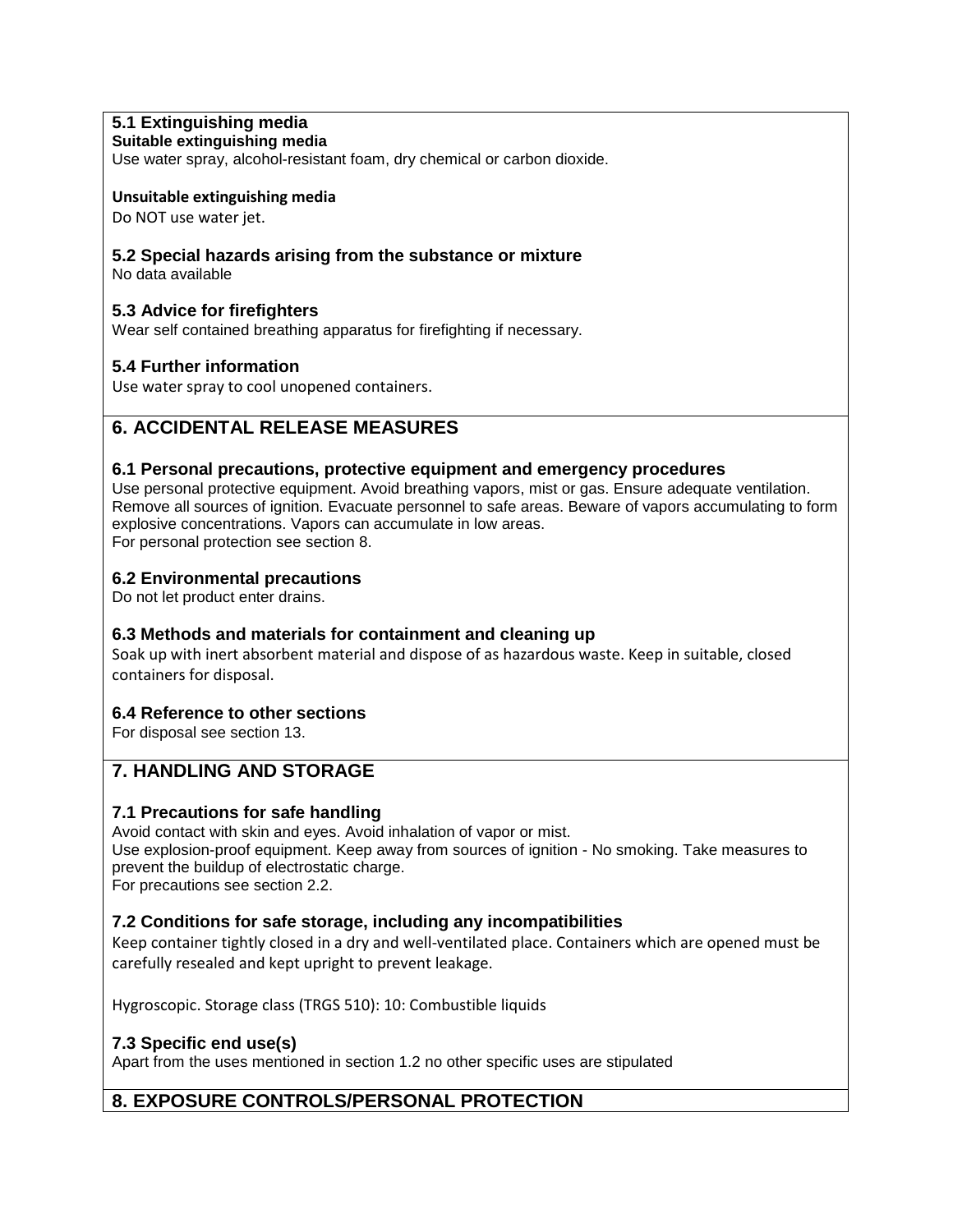## **8.1 Control parameters Components with workplace control parameters**

## **8.2 Exposure controls**

## **Appropriate engineering controls**

Handle in accordance with good industrial hygiene and safety practice. Wash hands before breaks and at the end of workday.

### **Personal protective equipment**

## **Eye/face protection**

Face shield and safety glasses Use equipment for eye protection tested and approved under appropriate government standards such as NIOSH (US) or EN 166(EU).

## **Skin protection**

Handle with gloves. Gloves must be inspected prior to use. Use proper glove removal technique (without touching glove's outer surface) to avoid skin contact with this product. Dispose of contaminated gloves after use in accordance with applicable laws and good laboratory practices. Wash and dry hands.

#### **Body Protection**

Complete suit protecting against chemicals, The type of protective equipment must be selected according to the concentration and amount of the dangerous substance at the specific workplace.

#### **Respiratory protection**

Where risk assessment shows air-purifying respirators are appropriate use a full-face respirator with multipurpose combination (US) or type AXBEK (EN 14387) respirator cartridges as a backup to engineering controls. If the respirator is the sole means of protection, use a full-face supplied air respirator. Use respirators and components tested and approved under appropriate government standards such as NIOSH (US) or CEN (EU).

#### **Control of environmental exposure**

Do not let product enter drains.

## **9. PHYSICAL AND CHEMICAL PROPERTIES**

## **9.1 Information on basic physical and chemical properties**

a) Appearance: Form: liquid, colorless

b) Odor: No data available

c) Odor Threshold: no data available

d) pH: no data available

e) Melting point/freezing point: Melting point/range: -13 °C (9 °F)

f) Initial boiling point and boiling range: 196 - 198 °C (385 - 388 °F)

g) Flash point: 111 °C (232 °F) - closed cup

h) Evaporation rate: 1

i) Flammability (solid, gas): no data available

j) Upper/lower flammability or explosive limits: Upper explosion limit: 15.3 %(V), Lower explosion limit:  $3.2 \%$  (V)

k) Vapor pressure: 0.11 hPa (0.08 mmHg) at 20 °C (68 °F)

l) Vapor density: 2.14 - (Air = 1.0)

m) Relative density: 1.113 g/mL at 25 °C (77 °F)

n) Water solubility: completely misciblesoluble

o) Partition coefficient - noctanol/water: log Pow: -1.36

p) Auto-ignition temperature: 400 °C (752 °F)Auto-flammability

q) Decomposition temperature: no data available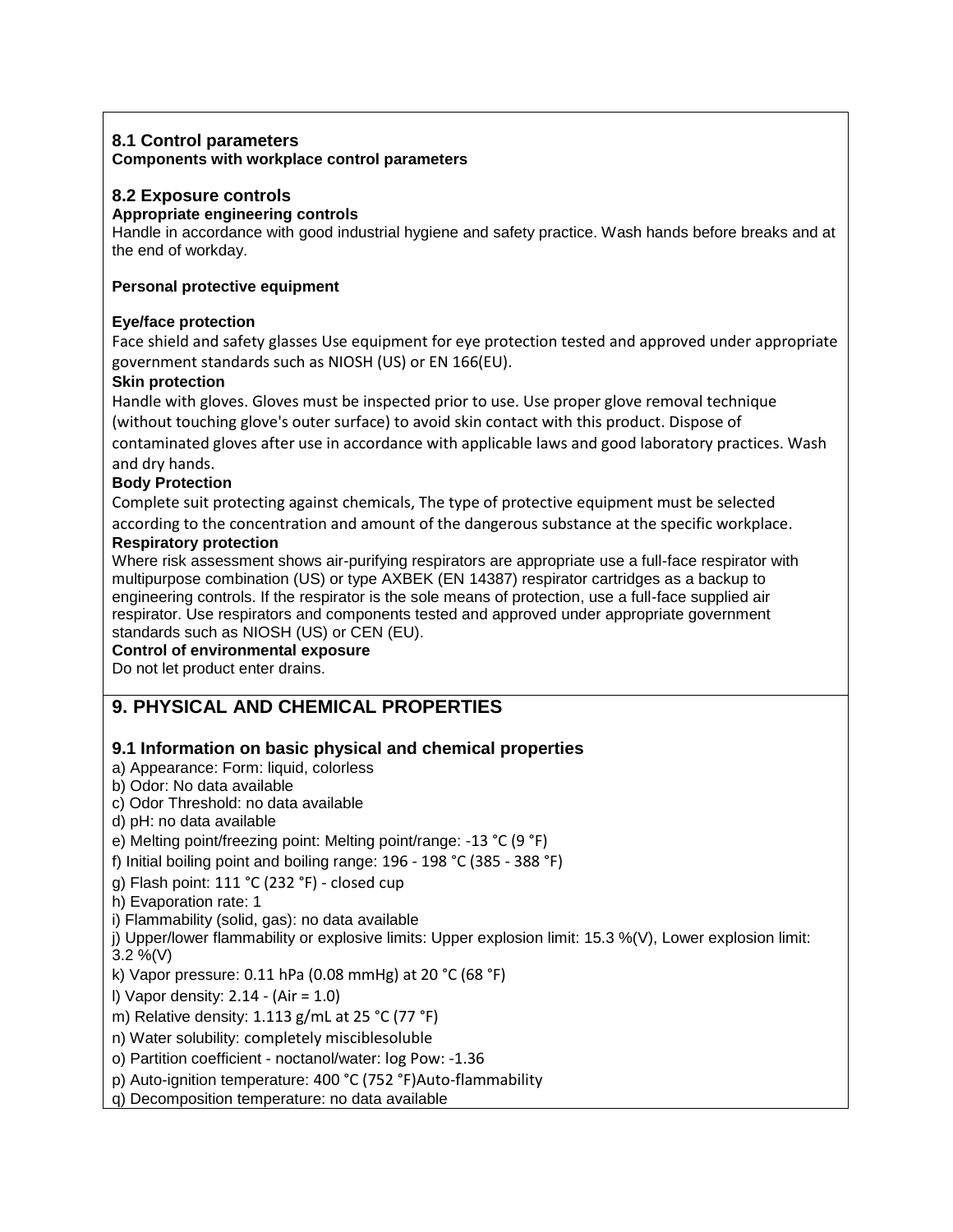r) Viscosity: no data available

s) Explosive properties: no data available

t) Oxidizing properties: no data available

#### **9.2 Other safety information**

Relative vapor density 2.14 - (Air = 1.0)

## **10. STABILITY AND REACTIVITY**

#### **10.1 Reactivity**

no data available

#### **10.2 Chemical stability**

Stable under recommended storage conditions.

#### **10.3 Possibility of hazardous reactions**

No data available

#### **10.4 Conditions to avoid**

Heat, flames and sparks.

#### **10.5 Incompatible materials**

Strong acids, Strong oxidizing agents, Strong reducing agents

#### **10.6 Hazardous decomposition products**

Hazardous decomposition products formed under fire conditions. - Carbon oxides In the event of fire: see section 5

## **11. TOXICOLOGICAL INFORMATION**

## **11.1 Information on toxicological effects**

#### **Acute toxicity**

LD50 Oral - Rat - 4,700 mg/kg Inhalation: No data available LD50 Dermal - Rabbit - 10,626 mg/kg No data available

**Skin corrosion/irritation** No data available

**Serious eye damage/eye irritation**

Causes serious eye irritation.

**Respiratory or skin sensitization**

No data available **Germ cell mutagenicity**

No data available

**Carcinogenicity**

This product is or contains a component that is probably not carcinogenic based on its IARC, ACGIH, NTP, or EPA classification.

IARC: No component of this product present at levels greater than or equal to 0.1% is identified as probable, possible or confirmed human carcinogen by IARC.

NTP: No component of this product present at levels greater than or equal to 0.1% is identified as a known or anticipated carcinogen by NTP.

OSHA: No component of this product present at levels greater than or equal to 0.1% is on OSHA's list of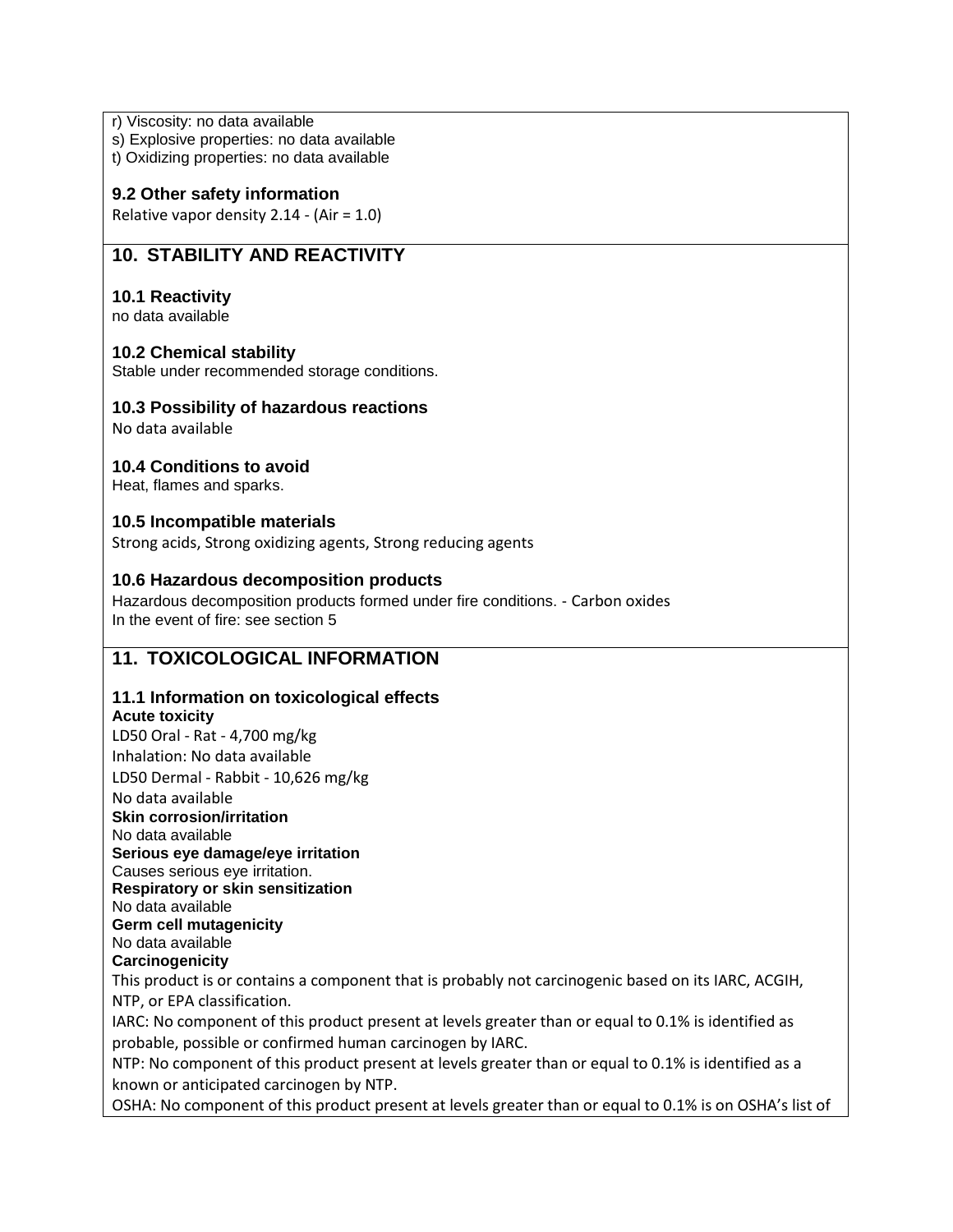## regulated carcinogens.

#### **Reproductive toxicity**

Laboratory experiments have shown teratogenic effects.

Overexposure may cause reproductive disorder(s) based on tests with laboratory animals.

**Aspiration hazard** No data available **Additional Information**

RTECS: KW2975000

When ingested early symptoms mimic alcohol inebriation and are followed by nausea, vomiting, abdominal pain, weakness, muscle tenderness, respiratory failure, convulsions, cardiovascular collapse, pulmonary edema, hypocalcemic tetany, and severe metabolic acidosis. Without treatment, death may occur in 8 to 24 hours. Victims who survive the initial toxicity period usually develop renal failure along with brain and liver damage., Exposure to and/or consumption of alcohol may increase toxic effects.

Central nervous system - Irregularities - Based on Human Evidence

## **12.ECOLOGICAL INFORMATION**

## **12.1 Toxicity**

no data available

## **12.2 Persistence and degradability**

Result: 90 % - Readily biodegradable.

## **12.3 Bioaccumulative potential**

Does not bioaccumulate. Bioaccumulation other fish - 61 d - 50 mg/l Bioconcentration factor (BCF): 0.60

## **12.4 Mobility in soil**

no data available

## **12.5 Results of PBT and vPvB assessment**

PBT/vPvB assessment not available as chemical safety assessment not required/not conducted

## **12.6 Other adverse effects**

no data available

## **13.DISPOSAL CONSIDERATIONS**

# **13.1 Waste treatment methods**

#### **Product**

Offer surplus and non-recyclable solutions to a licensed disposal company. Contact a licensed professional waste disposal service to dispose of this material. Dissolve or mix the material with a combustible solvent and burn in a chemical incinerator equipped with an afterburner and scrubber.

## **Contaminated packaging**

Dispose of as unused product.

## **14.TRANSPORT INFORMATION**

## **DOT (US)**